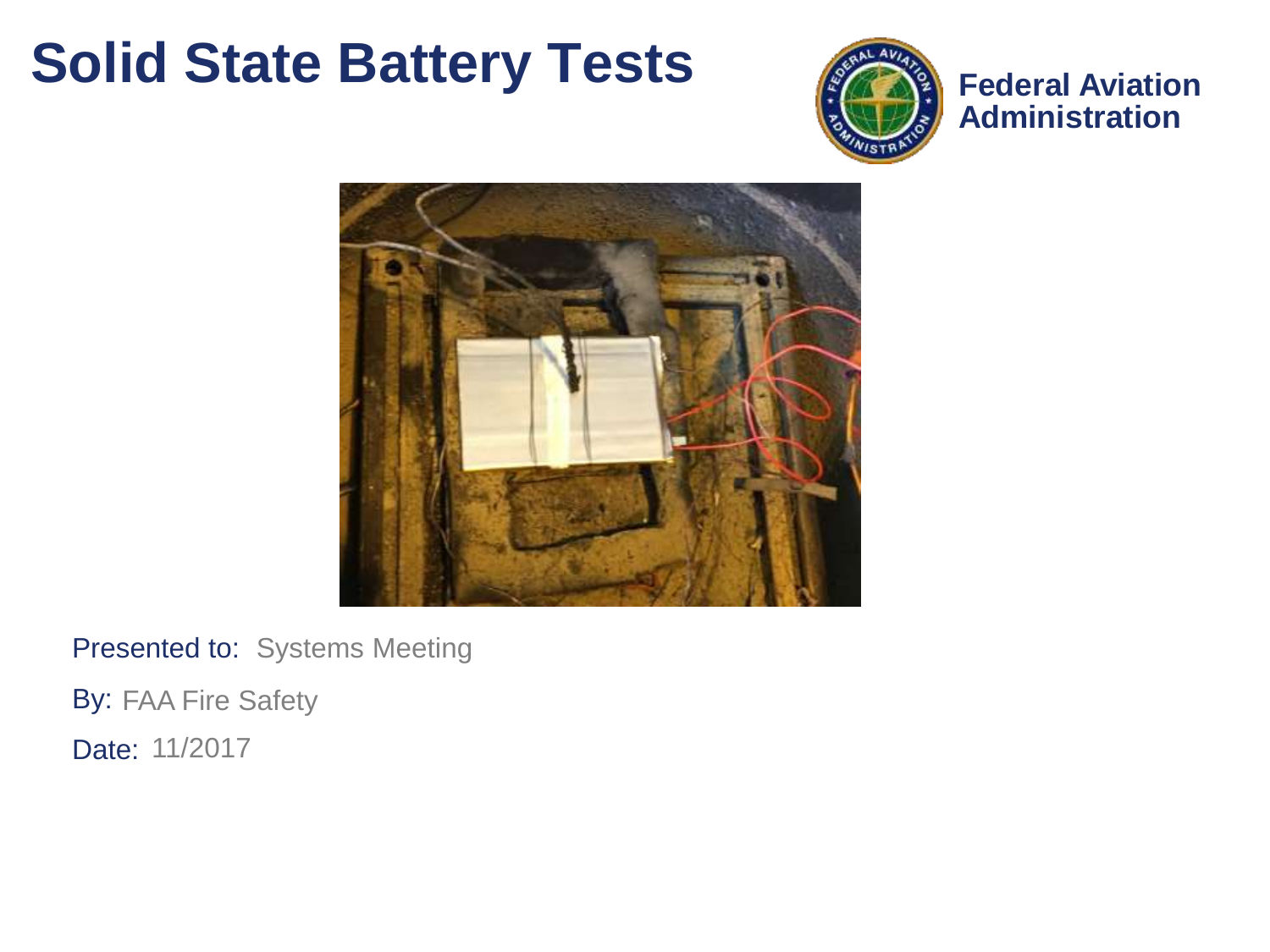# **Background**

### • **Solid-State cells**

- Use solid electrolyte instead of liquid electrolyte.
- There are many types of solid electrolyte available but most (maybe all) have issues.
- Are said to be "safer" because of the absence of flammable liquid electrolyte.

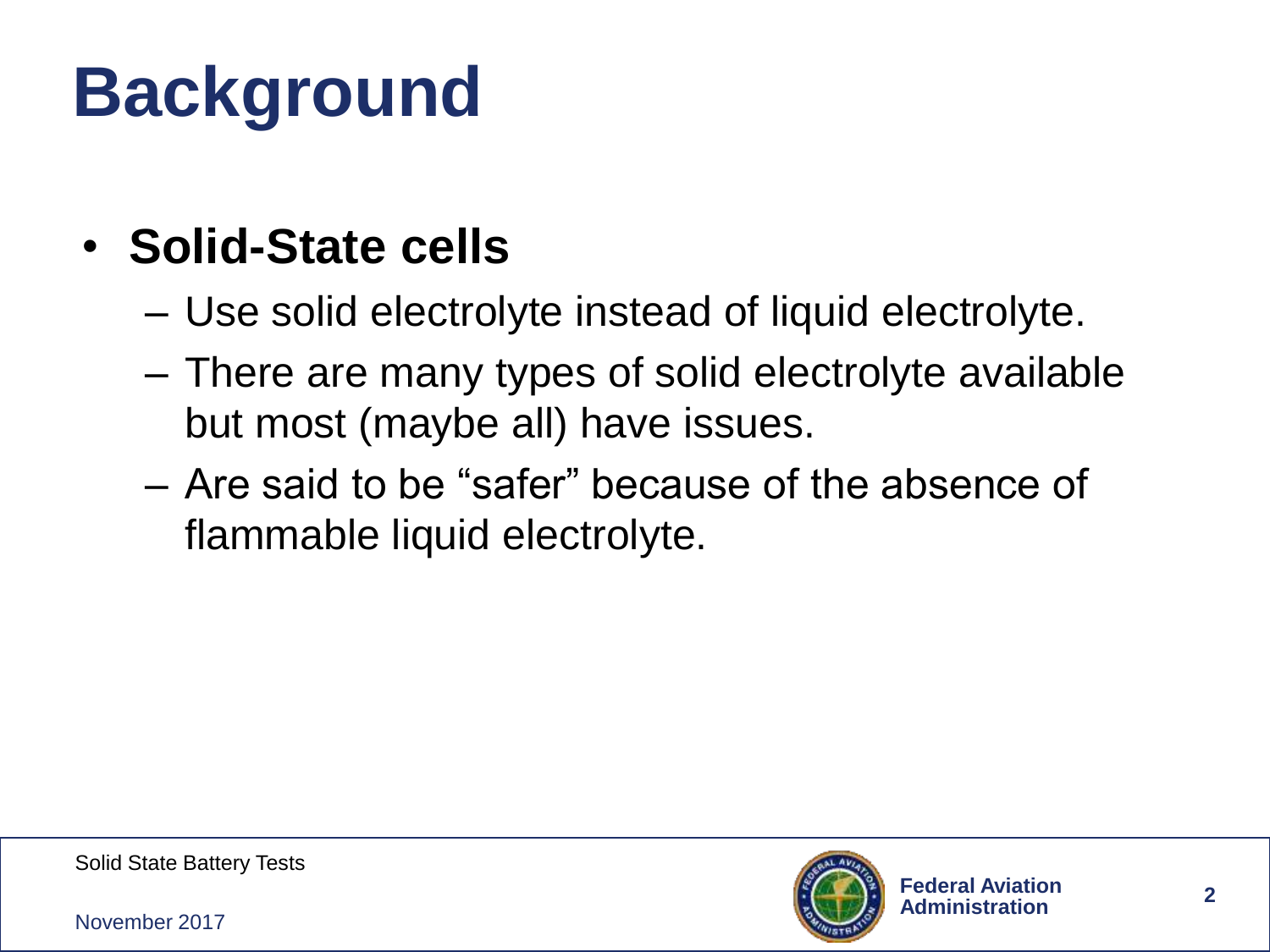# **Introduction**

- **The FAA conducted a few tests with solidstate lithium ion cells.**
- **Electrolyte composition not specifically disclosed to FAA has similar flammable ingredients as conventional electrolyte but in a solid form.**

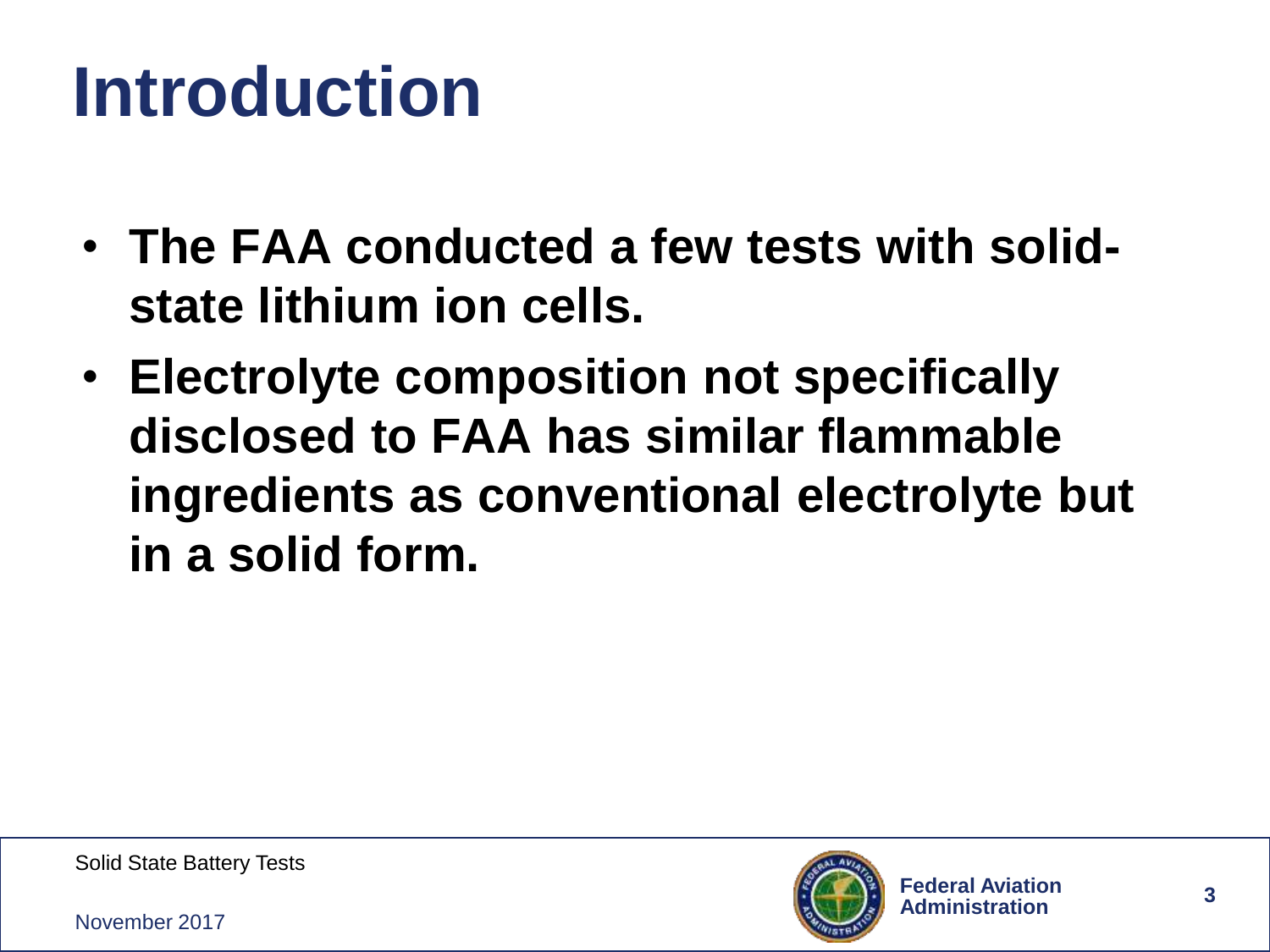

- **Test were performed in the 21 liter pressure sphere.**
- **Flammable gas composition and temperature were measured.**
- **Solid state cells were 2.6Ah pouch & were compared to regular 2.5Ah LCO pouch cells.**









### Test Chamber Solid State Cell Regular LCO cell



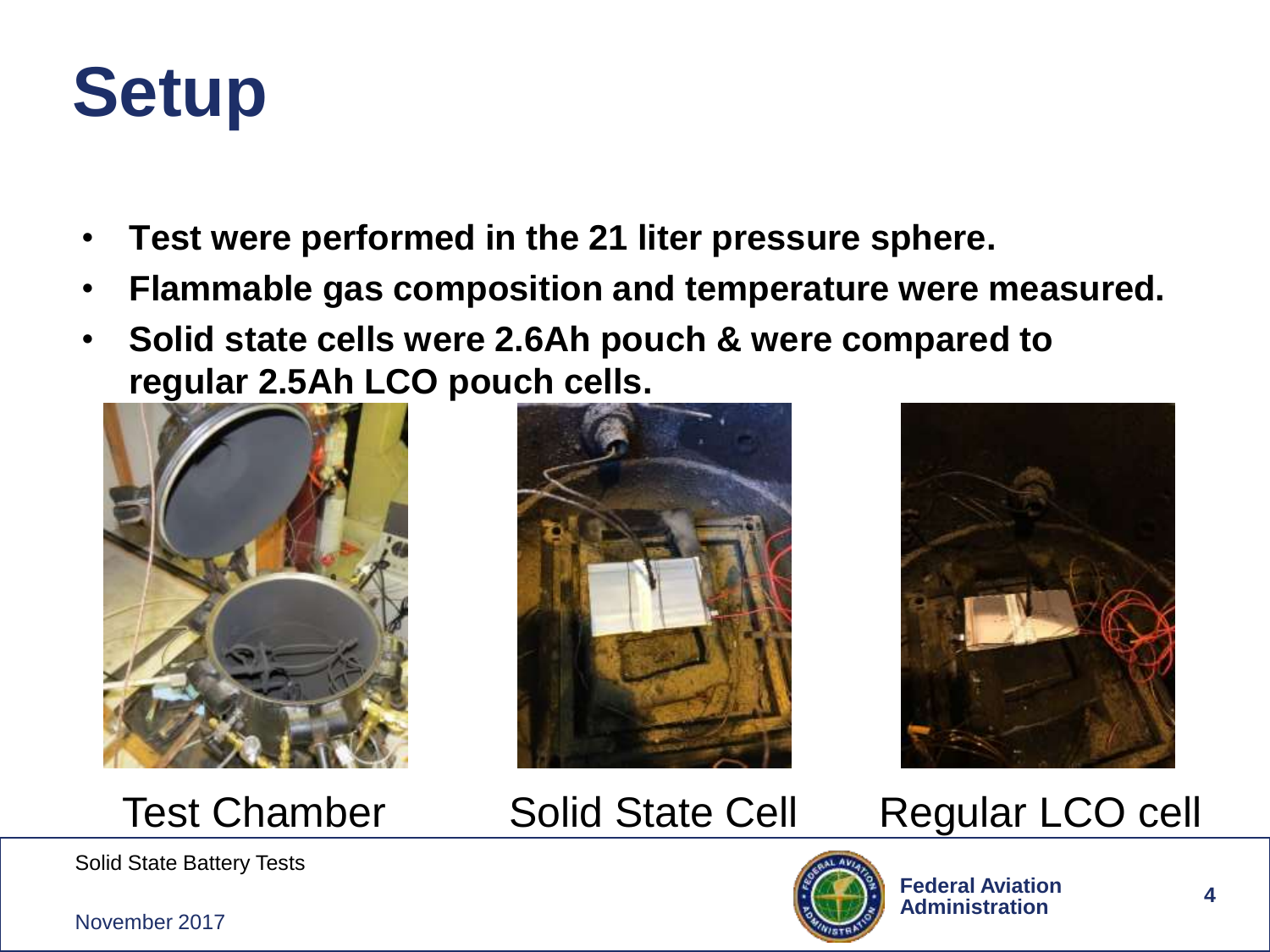

|                                        | <b>Test 1 solid-state</b> | <b>Test 2 solid-state</b> | <b>Test 3 Typical Li-Ion</b> |
|----------------------------------------|---------------------------|---------------------------|------------------------------|
|                                        |                           |                           |                              |
|                                        |                           |                           |                              |
| <b>Maximum Cell Temperature (degC)</b> | N/A                       | 814.4                     | 690.6                        |
|                                        |                           |                           |                              |
| <b>Gas Volume (liters at 1atm)</b>     | 3.75                      | 3.73                      | 4.318                        |
|                                        |                           |                           |                              |
| Total Hydrocarbon (%)                  | 16.77                     | 17.02                     | 21.13                        |
|                                        |                           |                           |                              |
| Hydrogen $(\% )$                       | 18.5                      | 17.27                     | 22.97                        |
|                                        |                           |                           |                              |
| Carbon Monoxide (%)                    | 23                        | 23.84                     | 16.75                        |
|                                        |                           |                           |                              |
| <b>Carbon Dioxide</b> (%)              | 30.55                     | 29.7                      | 27.97                        |

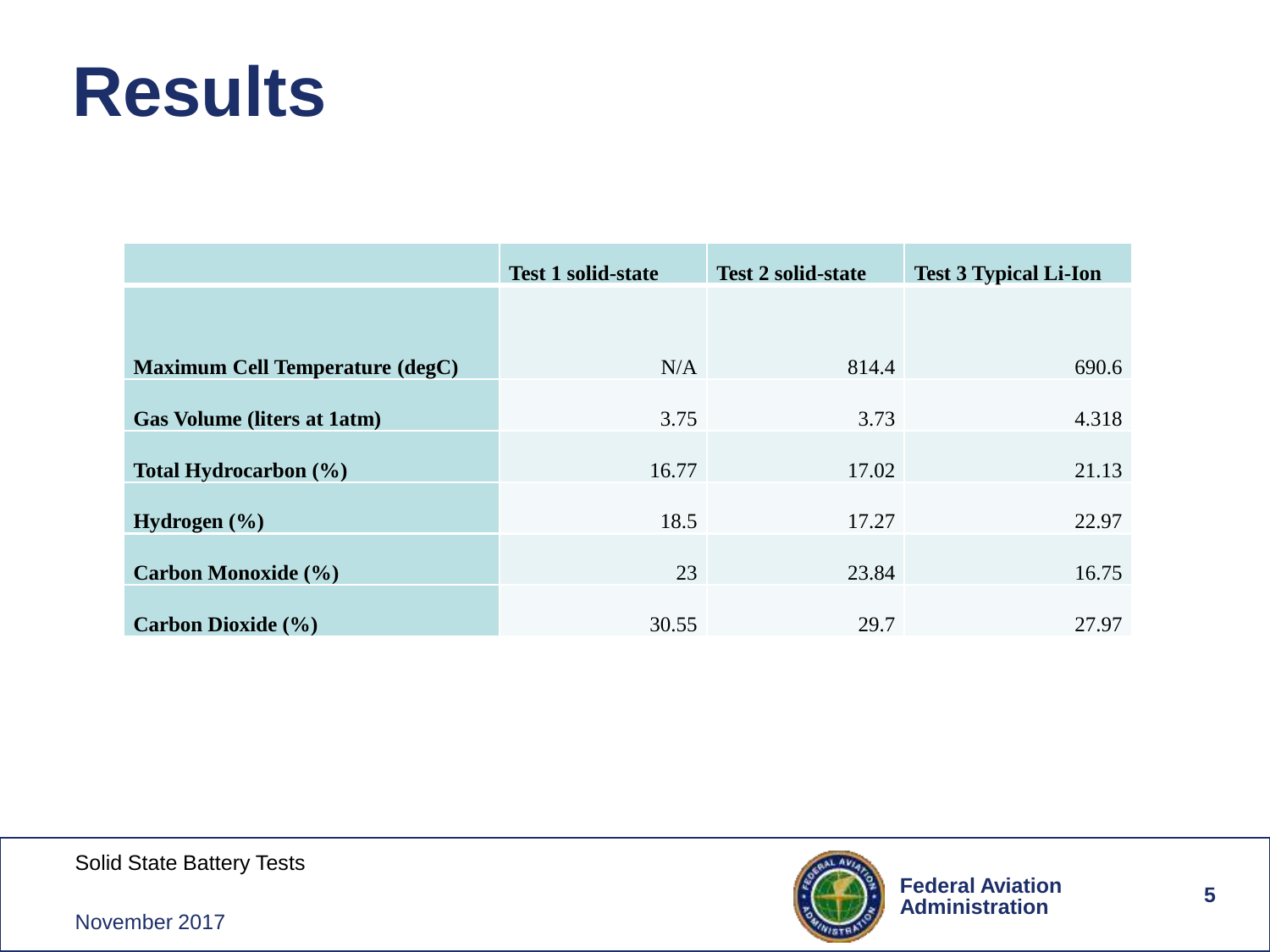# **Summary**

- **Maximum temperatures were hotter with the solid-state cells.**
	- This could be due to a number of factors such as higher energy density or less phase change energy loss etc.
- **Total gas output was about 10% less than typical li-ion.**
	- Hydrocarbon: about 30% less gas.
	- Hydrogen: about 30% less gas.
	- Carbon Monoxide: about 20% more gas.
- **Overall: gas output was safer but temperatures were less safe.**